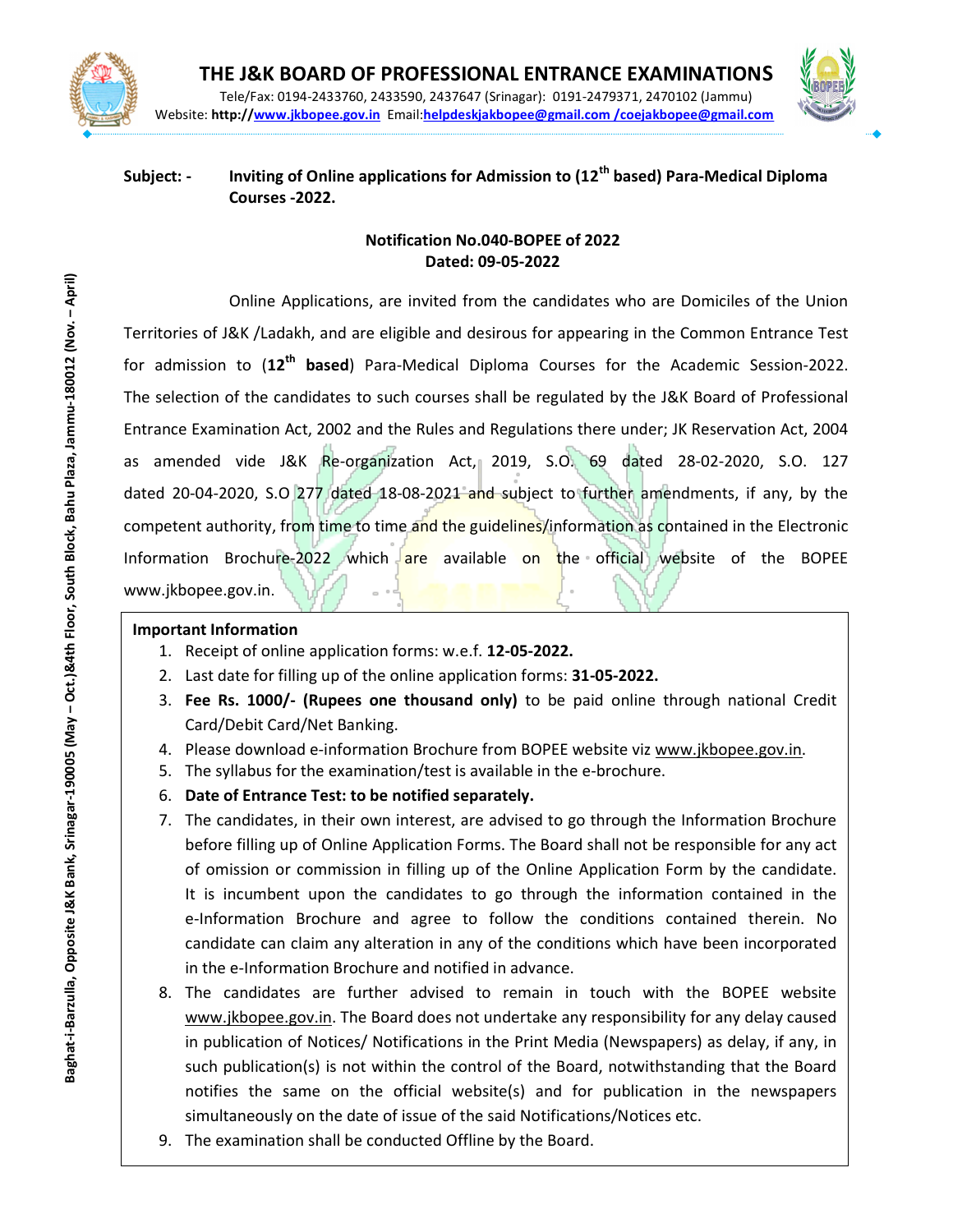The applicants can also contact the Help Desk of I.T. Section of the BOPEE during the office hours and working days only on 0194-2437647 / 0194-2433590/ / 0191-2470102/0191-2479371 and or email- at helpdeskjakbopee@gmail.com for any assistance / guidance in this regard.

#### Submission of Online Application Forms:

The interested candidates have to upload the following scanned original / self-attested

certificates in PDF format with size from 100-200 KB along with the Application Form:-

- (i) domicile of UT of J&K/UT of Ladakh as the case may be (Domicile Certificate, if not issued, at the time of filling up of online Application Form, the candidate can upload undertaking certifying that he/she shall submit / produce the same at the time of counselling/admission). For Candidates of UT of Ladakh, ST certificate issued by the Competent Authority of Ladakh shall be treated as Domicile Certificate;
- (ii) Qualifying marks (12<sup>th</sup> class) certificate; ( where result is declared)
- (iii) Date of Birth Certificate(Matriculation Certificate issued by the Board and not issued by the Municipal Committee/Corporation); and
- (iv) Reserved category certificate, if any,
- (v) Any other documents, as requested.

However, it is for the information of all the concerned that afore-titled documents as required for submission of application form shall be considered provisional and subject to change (s) vide any order as may be issued by the Government subsequently.

#### Note:-

- 1. The candidates can change/ modify their online Application Form at any time before it is "submitted" online. However, for any subsequent modifications, if required, finally the candidates should approach the BOPEE office Srinagar/ Jammu. They are advised, in their own interest, not to share their 'login' details with any other person, lest he/she may get an opportunity to change important details in the Application Form. They can check the status of their Application Form on the official website(s) of the BOPEE. If any form is not confirmed for want of required information, the candidate concerned must report in the BOPEE office Srinagar or Jammu by or before 03<sup>rd</sup> June 2022 or 3 days after expiry of last date fixed by the Board from time to time, failing which his/her Application Form shall be rejected without any further notice.
- 2. For online, candidates shall also have to upload their photograph, signature and thumb impression images in JPEG format and size within the range of 10-50 KB as given in the instructions in the e-Information Brochure uploaded on the BOPEE website(s).
- 3. The candidates must, after filling up all the required entries, ensure that their online payment has been successfully made and all the requisite documents have been uploaded in specified format/size. Mere downloading of the Application Form does not mean that the candidate has submitted his/her Application Form successfully. Candidate should ensure that he/she keeps checking the status of his/her online application forms until it is scrutinized by the Board and approved/accepted.
- 4. The candidates should enter valid e-mail address/mobile number on the application form, which shall be used by the Board in sending messages/mails to the candidates, whenever required. Further, the candidate should ensure that Rs. 1000/- must be reflected against the fee paid column mentioned in online application form, after taking printout of it.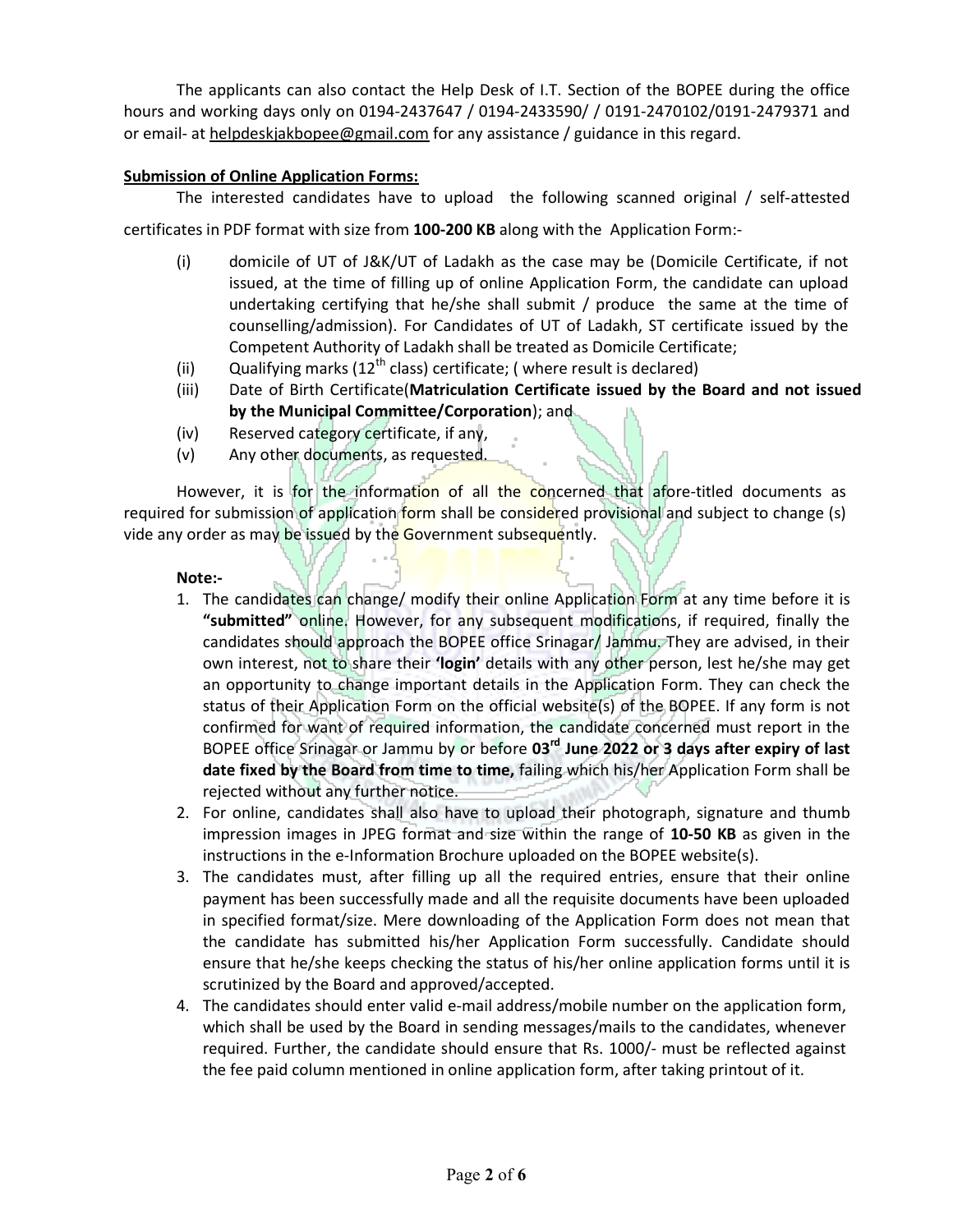#### ELIGIBILITY FOR ADMISSION:

A. Diploma Courses: (Medical/Pharmacist / Lab Assistant / Dental Assistant / Ophthalmic Assistant / X-Ray Assistant/ ECG Tech./Anes Tech./ Sanitary Inspector / OTT Tech./ ISM/ Dialysis Tech./ Physiotherapy / D-Pharmacy etc.)

A candidate must:

- a.
- (i) be a domicile of UT of J&K/UT of Ladakh as the case may be(if the candidate(s) applying for this course do not have domicile certificate at the time of filling up application form, he/she is advised to upload an undertaking certifying that he/she shall produce the domicile certificate at the time of counselling). For Candidates belonging to UT of Ladakh, ST certificate issued by Competent authority of Ladakh shall be treated as Domicile certificate;
- (ii) not have crossed maximum age 35 years old as on 01-01-2022;
- (iii) have passed 10+2 or equivalent examination from recognized Board with Science subjects viz Physics, Chemistry, Biology (PCB) or Physics, Chemistry, Mathematics (PCM) and English securing minimum 40 % marks in aggregate;
- (iv) be medically fit.
- b. The candidates appearing/appeared in 10+2 (12th Class) examination 2022 can also apply, provided such candidates have qualified the examination at the time of declaration of the result in the Entrance Test /on the date of counselling as may be notified by the Board. Their Entrance Test result shall remain withheld unless they produce the necessary certificate of qualifying the 10+2 (12th Class) examination;

### B. GNM Course:

### A candidate must:

- a.
- (i) be a domicile of UT of J&K/UT of Ladakh as the case may be (if the candidate(s) applying for this course do not have domicile certificate at the time of filling up application form, he/she is advised to upload an undertaking certifying that he/she shall produce the domicile certificate at the time of counselling). For Candidates belonging to UT of Ladakh, ST certificate issued by Competent authority of Ladakh shall be treated as Domicile certificate;
- (ii) be 17 years old and not more than 35 years old as on 31-12-2022
- (iii) have passed 10+2 or equivalent examination from a recognized Board with Science/Arts and English securing minimum aggregate 40% marks for Open Merit Candidates and 35% marks for Reserved Category candidates;
- (iv) have passed 10+2 with English having 40% marks in Vocational stream / Health Care Science from a recognized CBSE Board/Centre;
- (v) Registered ANM with 40% marks;
- (vi) be medically fit;
- **b.** The candidates appearing/appeared in 10+2 (12<sup>th</sup> Class) examination 2022 can also apply, provided such candidates have qualified the examination at the time of declaration of the result in the Entrance Test /onthe date of counselling as may be notified by the Board. Their Entrance Test result shall remain withheld unless they produce the necessary certificate of qualifying the  $10+2$  ( $12<sup>th</sup>$  Class) examination;
- c. For Lateral entry to GNM courses, candidates having Diploma in FMPHW / MMPHW/ANM course registered with J&K Paramedical Nursing Council will be eligible for GNM Course and there will be no age bar for such candidates.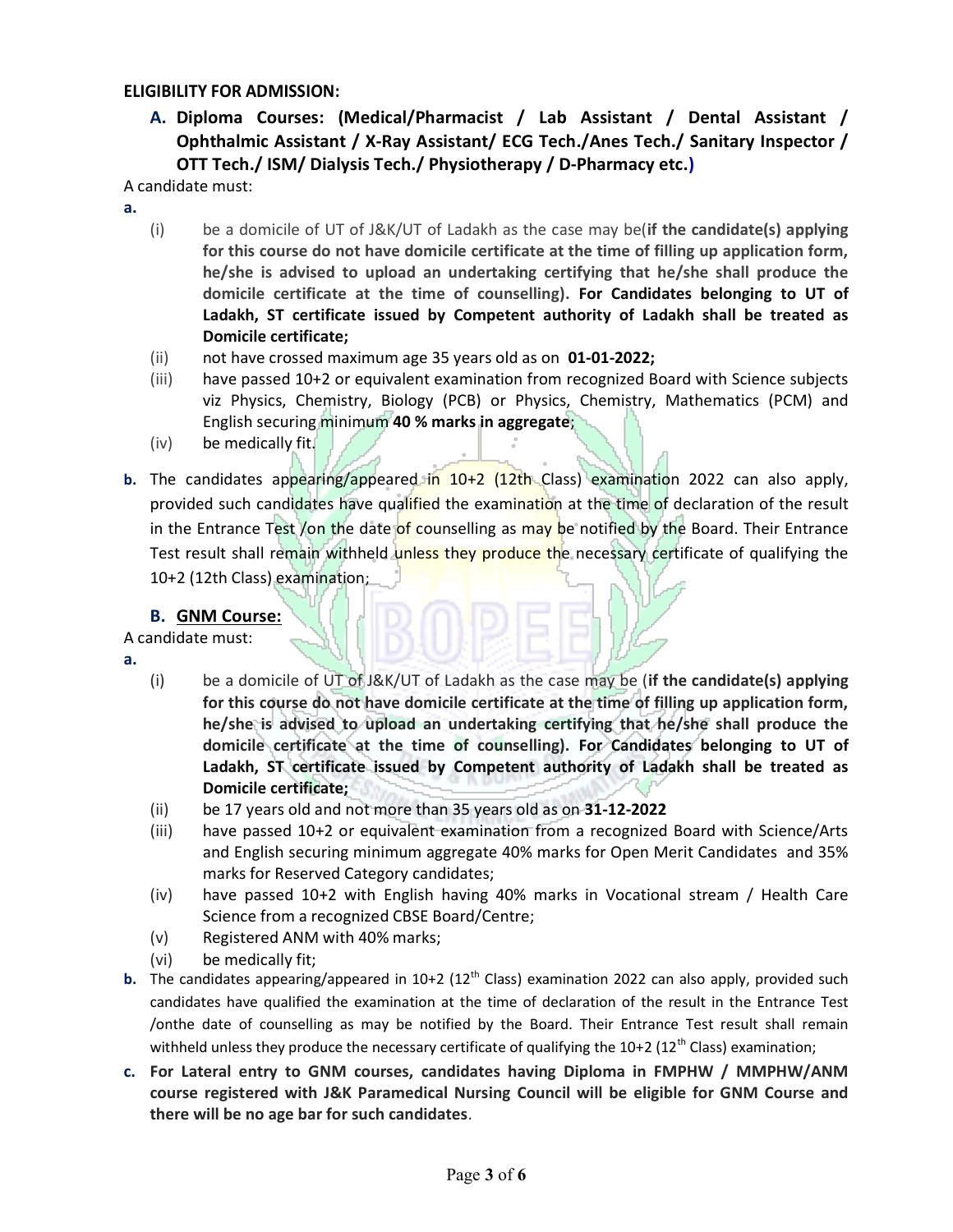**d.** The candidates appearing/appeared in 10+2 (12<sup>th</sup> Class) examination 2022 can also apply, provided such candidates have qualified the examination at the time of declaration of the result in the Entrance Test /on the date of counselling as may be notified by the Board. Their Entrance Test result shall remain withheld unless they produce the necessary certificate of qualifying the 10+2 ( $12<sup>th</sup>$  Class) examination;

## C. ANM Course:

A candidate must:

- a.
- (i) be a domicile of UT of J&K/UT of Ladakh as the case may be(if the candidate(s) applying for this course do not have domicile certificate at the time of filling up application form, he/she is advised to upload an undertaking certifying that he/she shall produce the domicile certificate at the time of counselling). For Candidates belonging to UT of Ladakh, ST certificate issued by Competent authority of Ladakh shall be treated as Domicile certificate;
- (ii) be 17 years old and not more than 35 years old as on 31-12-2022;
- (iii) have passed 10+2 or equivalent examination from recognised Board with Science/Arts and English securing minimum 40 % marks in aggregate;
- (iv) be medically fit.
- (v) have qualified in 10+2 Arts or science examination conducted by National Institute of Open school can also apply.
- b. The candidates appearing/appeared in 10+2 (12<sup>th</sup> Class) examination 2022 can also apply, provided such candidates have qualified the examination at the time of declaration of the result in the Entrance Test /on the date of counselling as may be notified by the Board. Their Entrance Test result shall remain withheld unless they produce the necessary certificate of qualifying the  $10+2$  ( $12<sup>th</sup>$  Class) examination;

# D. Medical Record Technician Course in SKIMS, Soura Srinagar:

A candidate must:

- a.
- (i) be a domicile of UT of J&K/UT of Ladakh as the case may be(if the candidate(s) applying for this course do not have domicile certificate at the time of filling up application form, he/she is advised to upload an undertaking certifying that he/she shall produce the domicile certificate at the time of counselling). For Candidates belonging to UT of Ladakh, ST certificate issued by Competent authority of Ladakh shall be treated as Domicile certificate;
- (ii) be 17 years old and not more than 28 years old as on 31-12-2022;
- (iii) have passed 10+2 examination through recognized Board/University in any stream having secured 50% & above marks for OM & 40% marks and above for candidates belonging to Reserved Category;
- (iv) be medically fit.
- **b.** The candidates appeared/appearing in  $10+2$  ( $12<sup>th</sup>$  Class) examination 2022 can also apply, provided such candidates have qualified the examination at the time of declaration of the result in the Entrance Test /on the date of counselling as may be notified by the Board. Their Entrance Test result shall remain withheld unless they produce the necessary certificate of qualifying the 10+2 ( $12<sup>th</sup>$  Class) examination;

### Syllabus etc.:

 The syllabus, the tentative number of seats, Reservation Policy etc. for the examination are given in the e-Brochure. The examination shall be conducted in one sitting of two hours duration and the paper shall contain 120 questions comprising different sections.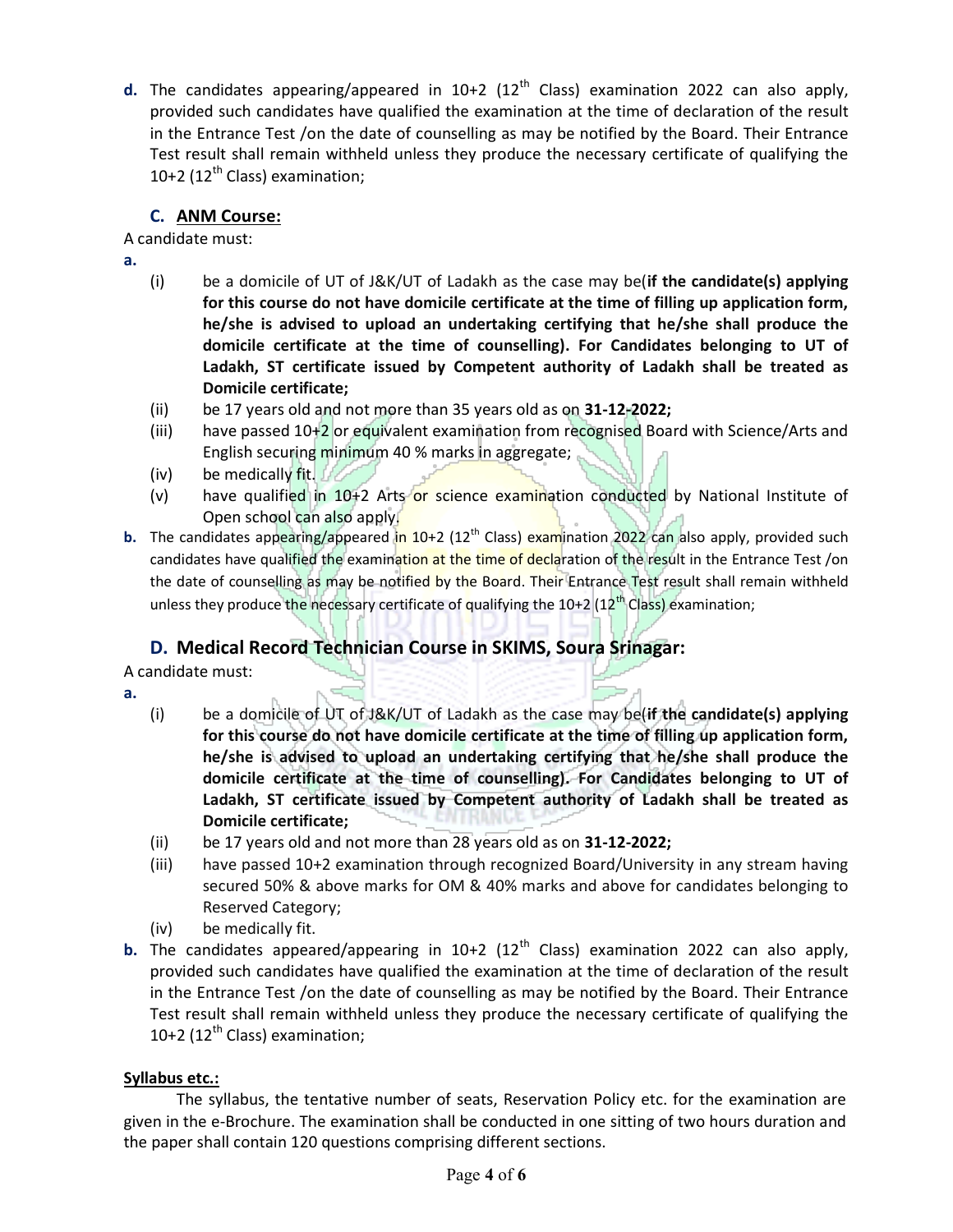### Note:-

The eligibility is bare minimum/provisional and shall be subject to such changes/bench marks as may be fixed by the concerned University. The Board shall on receipt of any such communication from the concerned authority/University notify the same, which shall govern the eligibility criteria.

### Original Documents required to be submitted in the Institution at the time of Admission:-

- a) Marks certificate of the qualifying examinations  $(12<sup>th</sup>$  class marks certificate);
- b) Date of birth (Matriculation / Secondary School Certificate only) from a recognized Board;
- c) Domicile Certificate for candidates belonging to UT of J&K and ST certificate as a Domicile for candidates belonging to UT of Ladakh;
- d) Category Certificate, if any;
- e) Any other document as may be required by the Institution.

### Note:-

- I. The candidates having more than one reserved category certificate can get benefit of only one category indicated and uploaded along with the Application Form, which in no case shall be changed afterwards. The candidate, whose category certificate has not been found valid, will be considered in open merit, if otherwise found eligible without any further notice.
- II. Candidates who select single choice/preference shall be considered for that course/college/Institute only.

### Roll No Slip/Admit Card:

The Notification for downloading of online/electronic Admit Card will be issued separately, if the test is conducted.

### Venue for Conduct of Examination:

The Examination shall be conducted at Jammu / Srinagar simultaneously.

### Issuance of Admit Cards and Date of Test:

Information with regard to availability of Online Admit Cards, Venue and Time of the Common Entrance Test will be issued separately in due course of time. A MROWN

#### NOTE:-

- 1. The online submitted form is purely provisional and is liable to be cancelled at any stage subject to the final verification of the documents and even at any stage, where such a document is proved to be fake/false or fabricated.
- 2. If the number of candidates are less, then the Board may recommend the selection of candidates to these courses on the basis of merit of qualifying marks secured by candidates i.e. marks secured in 10+2 exam along with their preferences.

### E & O E

 $Sd$ (Dr. Sunil Gupta) Controller of Examinations J&K, BOPEE

No. BOPEE/Exam-07/2022 Dated: 09-05-2022

Copy to the:-

- 1. Financial Commissioner (Addl.Chief Secretary), Finance Department Civil Secretariat, Jammu/Srinagar.
- 2. Principal Secretary to the Hon'ble Governor, Union Territory, J&K.
- 3. Principal Secretary to the Hon'ble Governor, Union Territory, Ladakh.